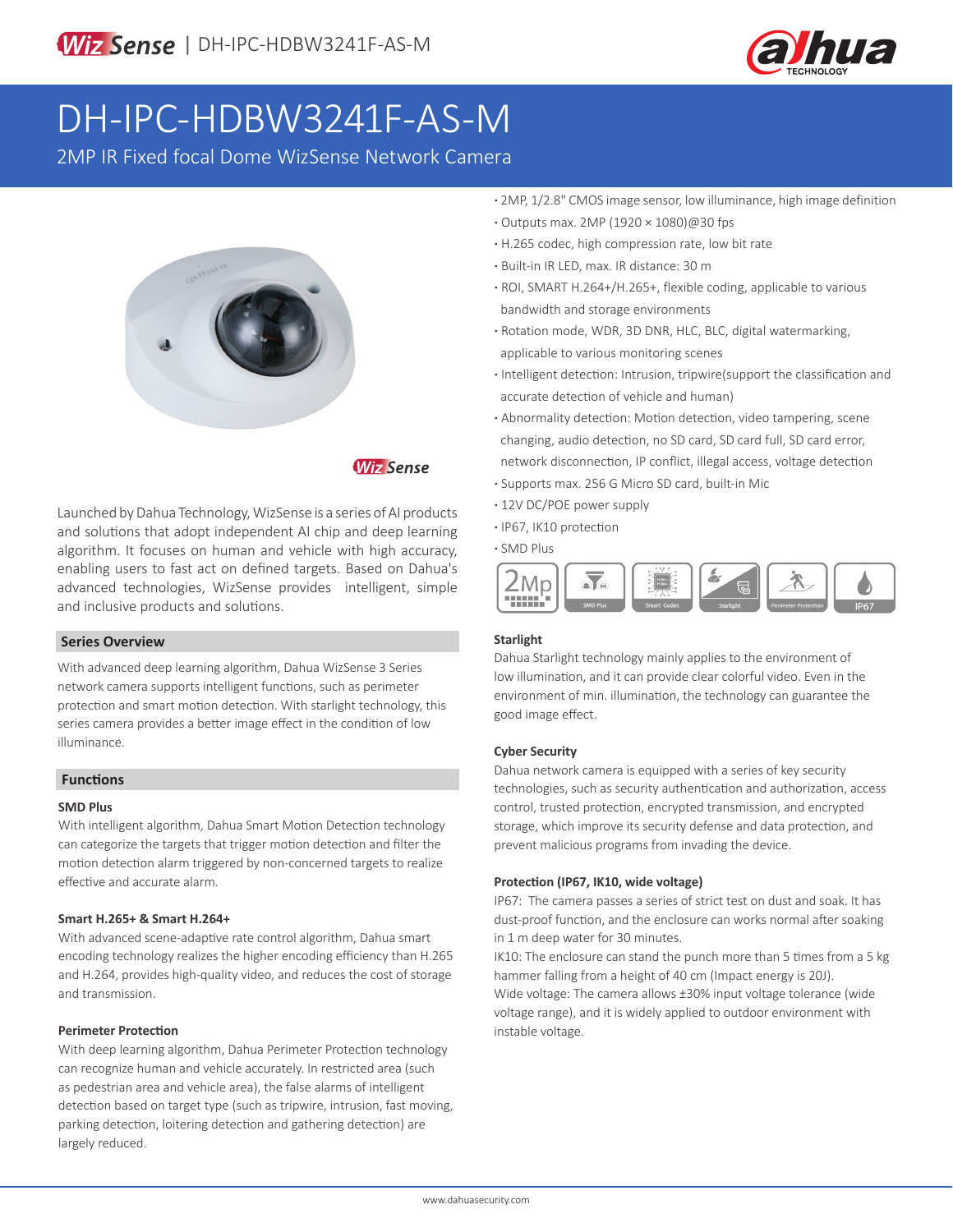## Wiz Sense | DH-IPC-HDBW3241F-AS-M

#### **Technical Specification**

Video Frame Rate

Stream Capability 3 streams

| Camera                       |                   |                                                                                                                                                                       |                      |                               |                                         |
|------------------------------|-------------------|-----------------------------------------------------------------------------------------------------------------------------------------------------------------------|----------------------|-------------------------------|-----------------------------------------|
| Image Sensor                 |                   | 1/2.8" 2Megapixel progressive CMOS                                                                                                                                    |                      |                               |                                         |
| Max. Resolution              |                   | 1920 (H) ×1080 (V)                                                                                                                                                    |                      |                               |                                         |
| <b>ROM</b>                   |                   | <b>128 MB</b>                                                                                                                                                         |                      |                               |                                         |
| <b>RAM</b>                   |                   | 256 MB                                                                                                                                                                |                      |                               |                                         |
| <b>Scanning System</b>       |                   | Progressive                                                                                                                                                           |                      |                               |                                         |
| Electronic Shutter Speed     |                   | Auto/Manual 1/3 s-1/100000 s                                                                                                                                          |                      |                               |                                         |
| Min. Illumination            |                   | 0.002 Lux@F1.6 (Color, 30IRE)<br>0.0002 Lux@F1.6 (B/W, 30IRE)<br>0 Lux (Illuminator on)                                                                               |                      |                               |                                         |
| S/N Ratio                    |                   | $>$ 56 dB                                                                                                                                                             |                      |                               |                                         |
| <b>Illumination Distance</b> |                   | 30 m (98.4ft)                                                                                                                                                         |                      |                               |                                         |
| Illuminator On/Off Control   |                   | Auto/Manual                                                                                                                                                           |                      |                               |                                         |
| <b>Illuminator Number</b>    |                   | 8 (IR LED)                                                                                                                                                            |                      |                               |                                         |
| Pan/Tilt/Rotation Range      |                   | Pan: -30°-30°; Tilt: 0°-80°; Rotation: 0°-360°                                                                                                                        |                      |                               |                                         |
| Lens                         |                   |                                                                                                                                                                       |                      |                               |                                         |
| Lens Type                    |                   | Fixed-focal                                                                                                                                                           |                      |                               |                                         |
| Mount Type                   |                   | M12                                                                                                                                                                   |                      |                               |                                         |
| Focal Length                 |                   | 2.8 mm; 3.6 mm; 6 mm                                                                                                                                                  |                      |                               |                                         |
| Max. Aperture                |                   | F1.6                                                                                                                                                                  |                      |                               |                                         |
| Field of View                |                   | 2.8 mm: Horizontal:106°; vertical: 57°; diagonal: 126°<br>3.6 mm: Horizontal:87°; vertical: 46°; diagonal: 104°<br>6 mm: Horizontal:54°; vertical: 29°; diagonal: 63° |                      |                               |                                         |
| Iris Type                    |                   | Fixed                                                                                                                                                                 |                      |                               |                                         |
| <b>Close Focus Distance</b>  |                   | 2.8 mm: 0.6 m (2.0 ft)<br>3.6 mm: 1.2 m (3.9 ft)<br>6 mm: 2.5 m (8.2 ft)                                                                                              |                      |                               |                                         |
|                              | Lens              | Detect                                                                                                                                                                | Observe              | Recognize                     | Identify                                |
|                              | 2.8mm             | 38.6 m<br>(126.6 ft)                                                                                                                                                  | 15.4 m<br>(50.5 ft)  | 7.7 <sub>m</sub><br>(25.3 ft) | 3.9 <sub>m</sub><br>$(12.8 \text{ ft})$ |
| DORI Distance                | 3.6 <sub>mm</sub> | 55.2 m<br>$(181.1 \text{ ft})$                                                                                                                                        | 22.1 m<br>(72.5 ft)  | 11.0 m<br>(36.1 ft)           | 5.5 <sub>m</sub><br>(18.0 ft)           |
|                              | 6mm               | 82.8 m<br>$(271.7 \text{ ft})$                                                                                                                                        | 33.1 m<br>(108.6 ft) | 16.6 m<br>(54.5 ft)           | 8.3 m<br>(27.2 ft)                      |
| Professional, Intelligent    |                   |                                                                                                                                                                       |                      |                               |                                         |
| <b>Perimeter Protection</b>  |                   | Tripwire; intrusion (Recognition of human and vehicle)                                                                                                                |                      |                               |                                         |
| Intelligent Search           |                   | Work together with Smart NVR to perform refine<br>intelligent search, event extraction and merging to event<br>videos                                                 |                      |                               |                                         |
| Video                        |                   |                                                                                                                                                                       |                      |                               |                                         |
| Video Compression            |                   | H.265; H.264; H.264H; H.264B; MJPEG(only supported<br>by sub stream)                                                                                                  |                      |                               |                                         |
| <b>Smart Codec</b>           |                   | Smart H.265+/ Smart H.264+                                                                                                                                            |                      |                               |                                         |

Main stream (1920 × 1080@1–25/30 fps)

third stream(1280 × 720@1–25/30 fps)

sub stream(704 × 576@1–25 fps/704 × 480@1–30 fps)

| Resolution                     | 1080p (1920 × 1080); 1.3M (1280 × 960); 720p (1280<br>× 720); D1 (704 × 576/704 × 480); VGA (640 × 480); CIF<br>$(352 \times 288/352 \times 240)$                                                                                                                                                 |  |  |  |
|--------------------------------|---------------------------------------------------------------------------------------------------------------------------------------------------------------------------------------------------------------------------------------------------------------------------------------------------|--|--|--|
| <b>Bit Rate Control</b>        | CBR/VBR                                                                                                                                                                                                                                                                                           |  |  |  |
| Video Bit Rate                 | H.264: 3 Kbps-8192 Kbps<br>H.265: 3 Kbps-8192 Kbps                                                                                                                                                                                                                                                |  |  |  |
| Day/Night                      | Auto(ICR)/Color/B/W                                                                                                                                                                                                                                                                               |  |  |  |
| BLC                            | Yes                                                                                                                                                                                                                                                                                               |  |  |  |
| HLC                            | Yes                                                                                                                                                                                                                                                                                               |  |  |  |
| <b>WDR</b>                     | 120 dB                                                                                                                                                                                                                                                                                            |  |  |  |
| White Balance                  | Auto/natural/street lamp/outdoor/manual/regional<br>custom                                                                                                                                                                                                                                        |  |  |  |
| Gain Control                   | Auto/Manual                                                                                                                                                                                                                                                                                       |  |  |  |
| Noise Reduction                | 3D DNR                                                                                                                                                                                                                                                                                            |  |  |  |
| <b>Motion Detection</b>        | OFF/ON (4 areas, rectangular)                                                                                                                                                                                                                                                                     |  |  |  |
| Region of Interest(RoI)        | Yes (4 areas)                                                                                                                                                                                                                                                                                     |  |  |  |
| Smart Illumination             | Yes                                                                                                                                                                                                                                                                                               |  |  |  |
| Image Rotation                 | 0°/90°/180°/270° (Support 90°/270° with 1920 × 1080<br>resolution and lower)                                                                                                                                                                                                                      |  |  |  |
| Mirror                         | Yes                                                                                                                                                                                                                                                                                               |  |  |  |
| Privacy Masking                | 4 areas                                                                                                                                                                                                                                                                                           |  |  |  |
| Audio                          |                                                                                                                                                                                                                                                                                                   |  |  |  |
| Built-in MIC                   | Yes                                                                                                                                                                                                                                                                                               |  |  |  |
| Audio Compression              | G.711a; G.711Mu; G726                                                                                                                                                                                                                                                                             |  |  |  |
| Alarm                          |                                                                                                                                                                                                                                                                                                   |  |  |  |
| Alarm Event                    | No SD card; SD card full; SD card error; less service time<br>of SD card (smart card supports); network disconnection;<br>IP conflict; illegal access; voltage detection; security<br>exception; motion detection; video tampering; scene<br>changing; intensity change; tripwire; intrusion; SMD |  |  |  |
| Network                        |                                                                                                                                                                                                                                                                                                   |  |  |  |
| Network                        | RJ-45 (10/100 Base-T)                                                                                                                                                                                                                                                                             |  |  |  |
| SDK and API                    | Yes                                                                                                                                                                                                                                                                                               |  |  |  |
| Protocol                       | IPv4; IPv6; HTTP; TCP; UDP; ARP; RTP; RTSP; RTCP;<br>RTMP; SMTP; FTP; SFTP; DHCP; DNS; DDNS; QoS; UPnP;<br>NTP; Multicast; ICMP; IGMP; NFS; PPPoE; SNMP                                                                                                                                           |  |  |  |
| <b>Cyber Security</b>          | Video encryption; firmware encryption; configuration<br>encryption; Digest; WSSE; account lockout; security logs;<br>IP/MAC filtering; generation and importing of X.509<br>certification; syslog; HTTPS; 802.1x; trusted boot; trusted<br>execution; trusted upgrade                             |  |  |  |
| Interoperability               | ONVIF(Profile S/Profile G/Profile T); CGI; P2P; Milestone;<br>Genetec                                                                                                                                                                                                                             |  |  |  |
| Scene Self-adaptation<br>(SSA) | Yes                                                                                                                                                                                                                                                                                               |  |  |  |
| User/Host                      | 20 (Total bandwidth: 64 M)                                                                                                                                                                                                                                                                        |  |  |  |
| Storage                        | FTP; SFTP; Micro SD Card (support max. 256 G); NAS                                                                                                                                                                                                                                                |  |  |  |
| Browser                        | IE: IE8, IE9, IE11<br>Chrome<br>Firefox                                                                                                                                                                                                                                                           |  |  |  |